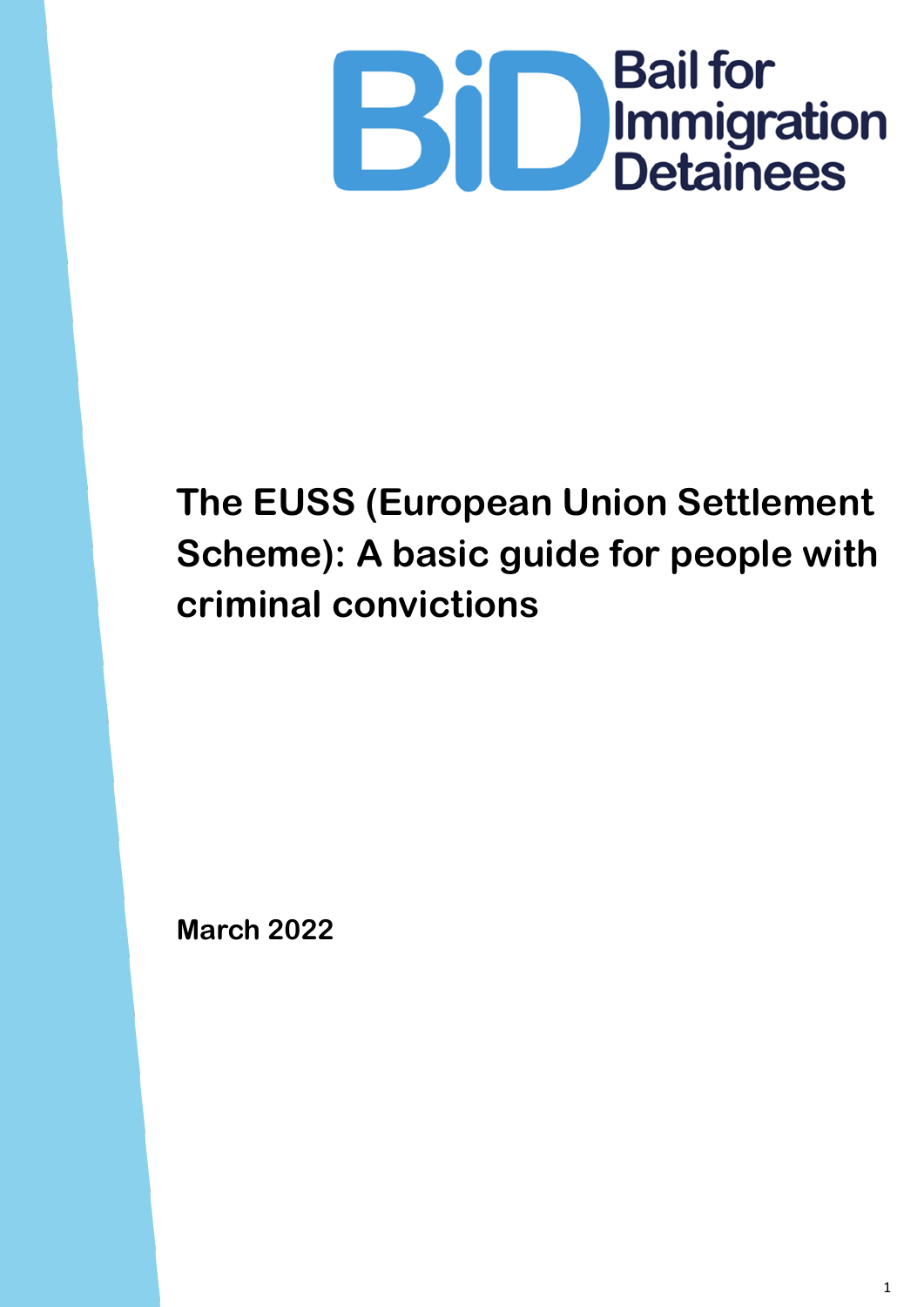Bail for Immigration Detainees (BID) is a national charity that provides legal advice and representation to individuals held under immigration powers to secure their release from detention. We also provide legal advice and representation to detainees facing deportation. BID works with detainees in all removal centres in the UK, and with immigration detainees held in prison at the end of their sentence.

- We provide free legal advice, information and support to immigration detainees to help them exercise their right to liberty and access to justice, and to help them challenge their deportation.
- We prepare and present (free of charge) applications for release on bail or temporary admission.
- We carry out research and use evidence from our legal casework to influence decisionmakers, including civil servants, parliamentarians, and regulatory bodies through policy advocacy.

The Article 8 Deportation Advice project (ADAP) is a project that provides free legal advice and representation to individuals challenging deportation on the grounds of their long residence in the UK and/or their family life in the UK.

The right to respect for family and private life is protected by Article 8 of the European Convention on Human Rights.

#### **Disclaimer**

Although every effort is made to ensure the information in this factsheet is accurate and up to date, it should not be treated as a complete and authoritative statement of the law. B ID cannot be held liable for any inaccuracies and their consequences. The information in this factsheet is not legal advice. If you have a legal problem you should talk to a lawyer or legal adviser before making a decision about what to do.

Please check that this factsheet is up to date before using it. Please also check whether BID has written other factsheets or leaflets that might be relevant to you. All BID factsheets and leaflets can be found at [www.biduk.org](http://www.biduk.org/)

#### **© Copyright 2021 BID**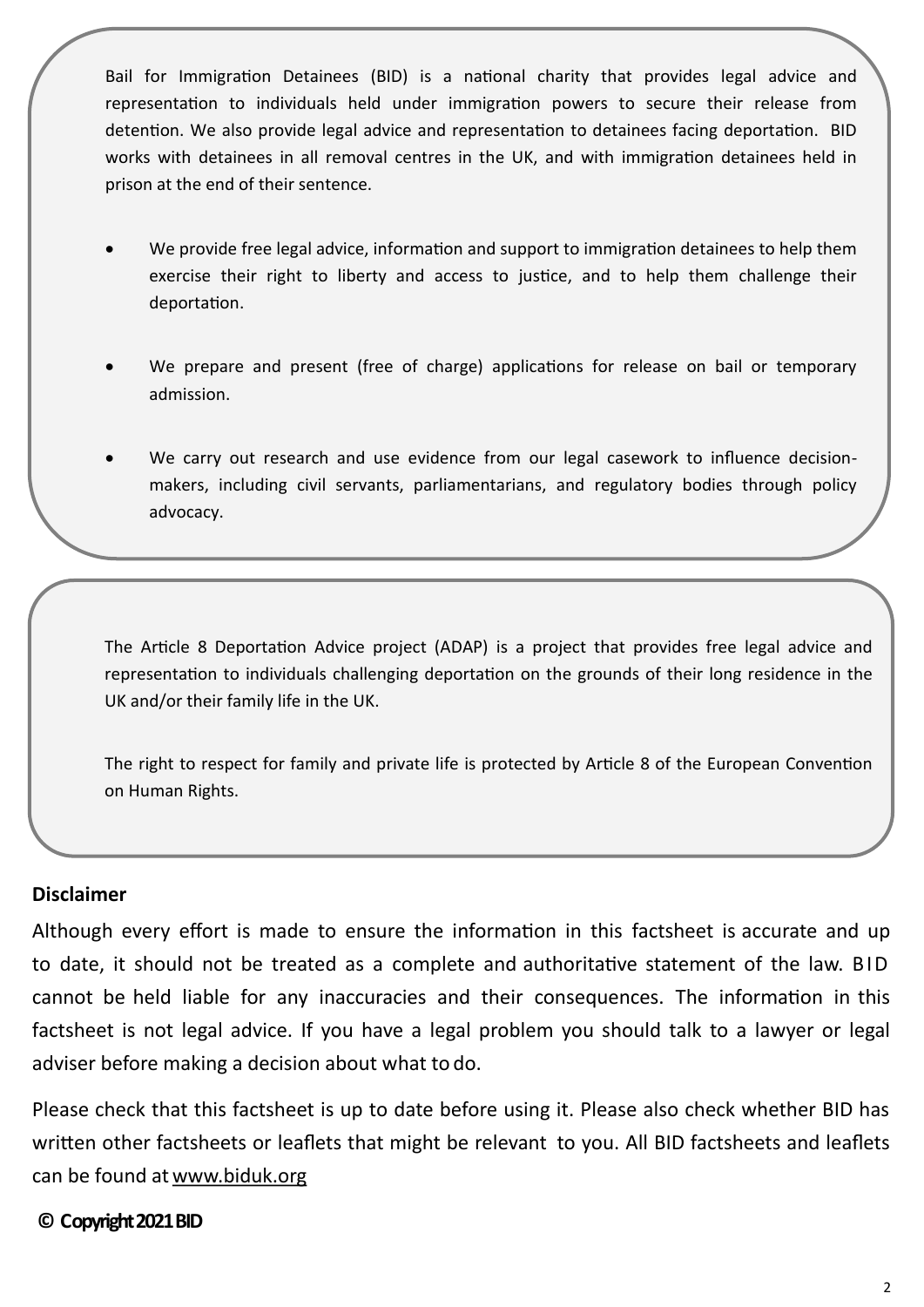### Q. Who is this leaflet for?

A. This leaflet is for EEA nationals and their family members living in the UK who have criminal convictions, particularly those in prison serving a custodial sentence or detained under immigration powers.

## Q. What is the purpose of the leaflet?

A. It is intended as a basic overview of the EUSS scheme. It is not a comprehensive guide. Applications to the scheme from individuals with criminal convictions are complex. You are strongly advised to obtain specialist advice if possible before making an application. However, you are also encouraged to make sure you make an application under the EUSS scheme as soon as you can, and certainly before 30 June 2021.

### Q. What is the EUSS scheme?

A. As Britain has left the European Union, EEA nationals and their family members who are currently in the UK or arrive in the UK before 31st December 2020 must apply for immigration status to remain in the UK lawfully. The EUSS is the scheme under which EEA nationals and their family members must apply for immigration status in the UK. The deadline to apply is 30th June 2021.

*If a person required to apply does not apply within the deadline, they will be unlawfully in the UK.*

### Q. Who has to apply?

A. Anyone who is a citizen of a European Union country, or an EEA country, which includes nationals from Iceland, Liechtenstein, and Norway; or Swiss nationals and living in the UK must apply. Family members of these nationals must also apply.

Irish citizens, and people who have Indefinite Leave to Remain (ILR) under the immigration rules do not have to apply, although they can do so if they wish as there are additional benefits under EUSS. For example, under the EUSS you should be able to spend up to 5 years in a row outside the UK without losing your settled status (instead of 2 years with indefinite leave to enter or remain).

#### Q. Does a person have to apply under the EUSS if they already have a

#### right of Permanent Residence under the EEA regulations?

A. Yes. Even if you have a grant of Permanent Residence, you must still apply.

#### Q. Can non-EEA family members of an EEA national apply?

A. Yes. They must also apply.

Your direct family members include your spouse, civil partner, your direct descendants or those of your spouse or civil partner who are aged under 21, or dependants on you or your spouse or civil partner, dependent direct relatives in your ascending line or those of your spouse or civil partner, e.g. parents or grandparents. An extended family member who has been issued by the Home Office with an EEA Family Permit, a registration certificate or a residence card will be treated as a family member provided that family permit, registration certificate or residence card remains in force and the applicable conditions in Regulation 8 of the EEA regulations continue to be met. For example, a non-EEA national in a 'durable relationship' with an EEA national, or the child under age 18 of that partner. If you are not sure who qualifies as a direct family member or an extended family member, you should seek advice. The rules on extended family members are a little different for students. You could contact the UK Council for International Student Affairs: [https://www.ukcisa.org.uk.](https://www.ukcisa.org.uk])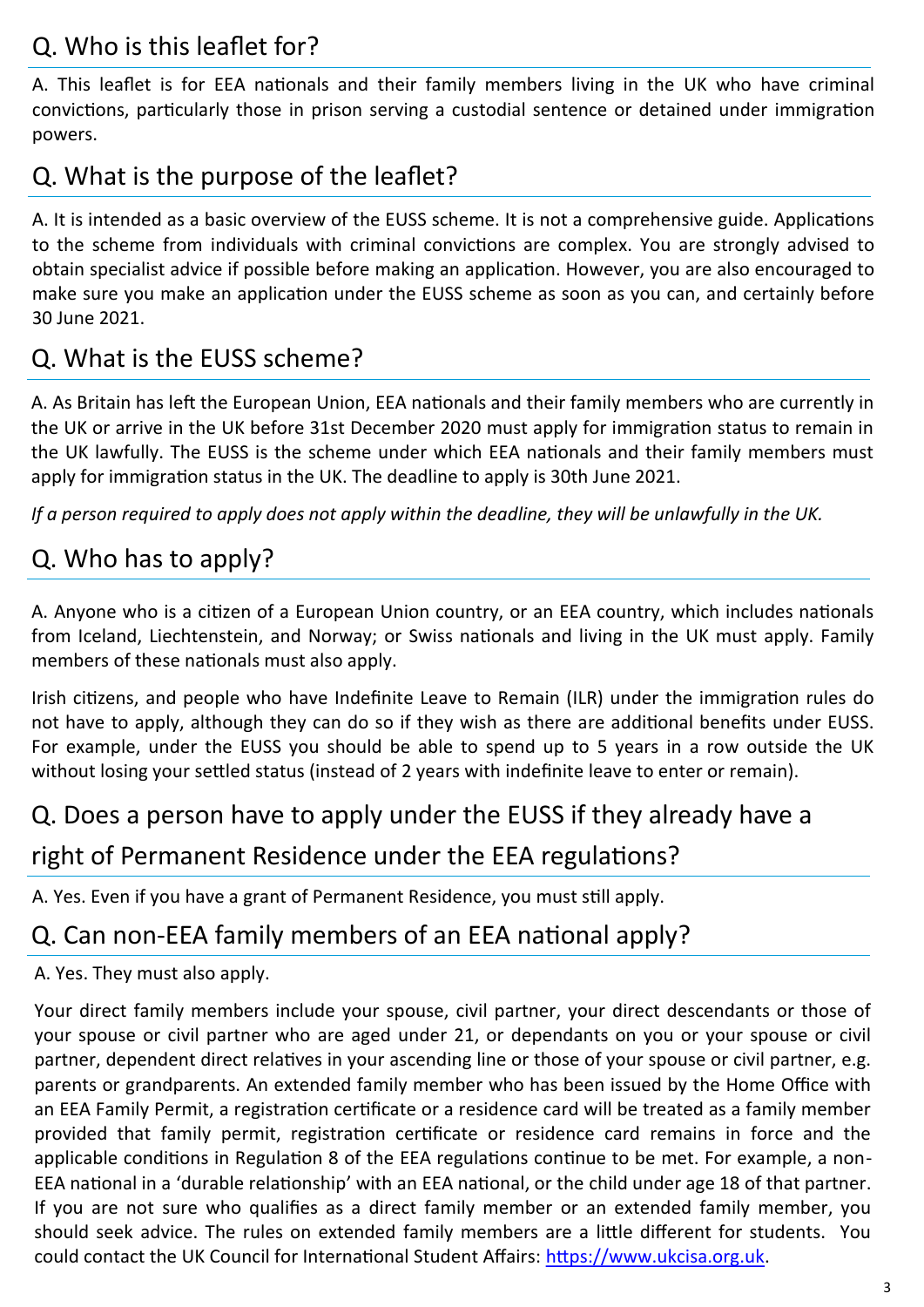A. The deadline to apply is **30th June 2021** for applicants resident in the UK by 31st December 2020.

### Q. The deadline of 30 June 2021 has passed, can I make a late EUSS?

A. Yes you can make a late application. You should make it **as quickly as possible**. The Home Office has stated in its guidance that it '*will take a flexible and pragmatic approach to accepting late applications and will look for reasons to grant applications, not to refuse them*' (https:// bit.ly/3Ds6Oyn).

The Home Office has published guidance on the type of reasons that it will consider reasonable grounds for a late application. This includes, but is not limited to:

- where a parent, guardian or Local Authority has failed to apply on behalf of a child
- where a person has or had a serious medical condition, which meant they were unable to apply by the relevant deadline
- where someone is a victim of modern slavery or is in an abusive relationship
- where someone is isolated, vulnerable or did not have the digital skills to access the application process
- where a person was unable to apply by the relevant deadline for compelling practical or compassionate reasons – including in light of the coronavirus pandemic.
- where the person is released from prison after the deadline applicable to them to apply to the scheme, there may be reasonable grounds for them to make a late application to the scheme. This will normally be the case where, for example, in light of information from HM Prison and Probation Service (or the equivalent in Scotland or Northern Ireland) or other information, you are satisfied that in prison they either:
	- lacked ready access to immigration advice
	- -had reduced access to relevant documents required in order to make an application
	- -were awaiting a decision on whether they were to be deported.

However, in a letter to Bail for Immigration Detainees dated 07 October 2021, Mr T Eastaugh, Director General of Immigration Enforcement, has stated that, 'An applicant being in prison is a reasonable ground for being unable to make an application to the EU Settlement Scheme by their application deadline'.

However, there may other reasons not on the list. For example, you may have language barriers or difficulties with reading and writing and were not able to get the help that you needed to make the application. You may also only have found out you can make an application by reading this leaflet. **The most important thing is to make the application as soon as possible and to explain to the Home Office your reasons for applying late and for not applying before 30 June 2021.**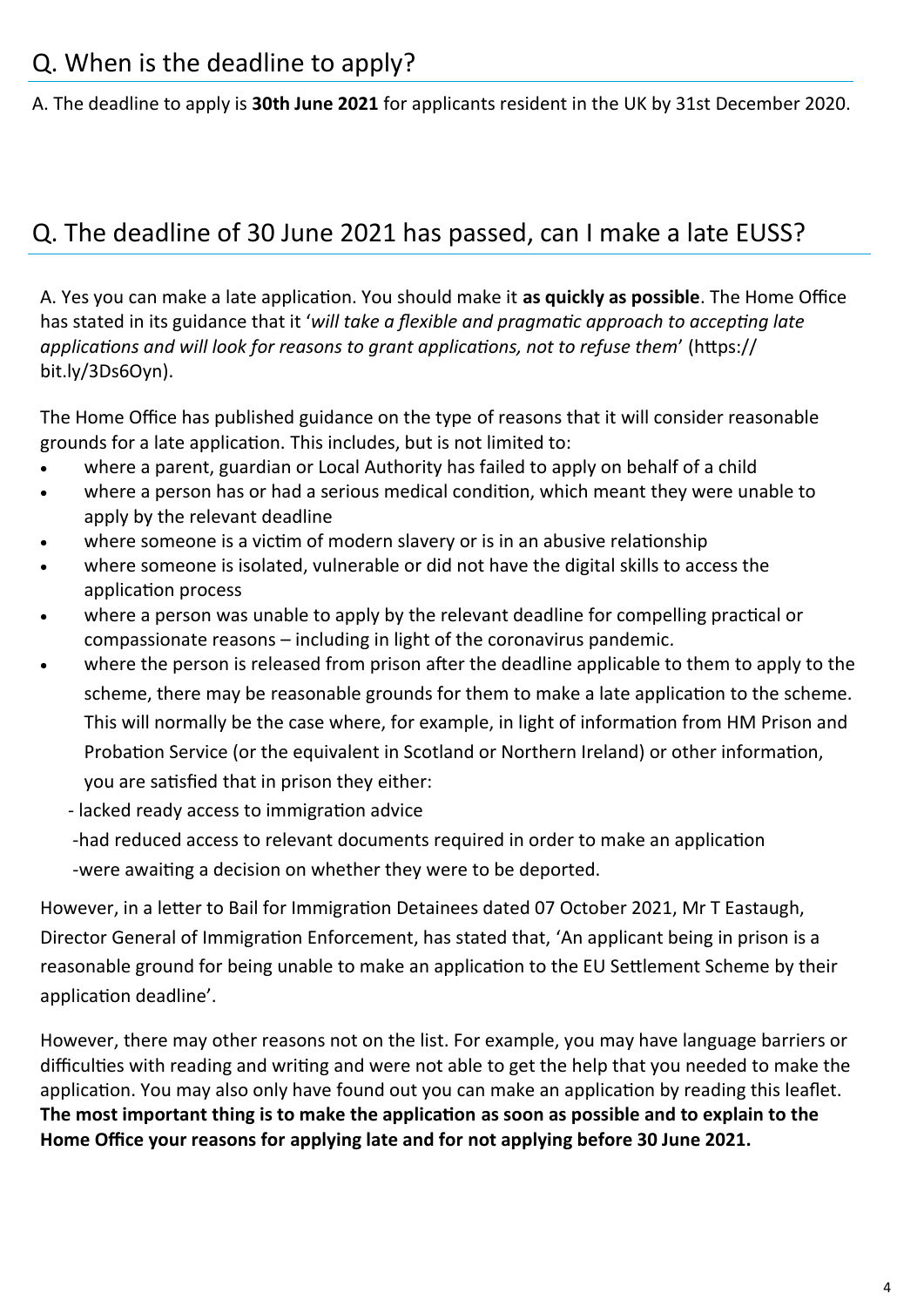A. The application is free.

### Q. What is the process for applying?

A. Most applications can be made online. However, if an application cannot be made online, a paper application can be made by post. The prison should have copies of the application form. You can ask prison staff for a paper application form. However, if you are making an application under the Zambrano Derivative Right to Reside, you will have to contact the EU Resolution Centre to request a form. A paper application can be requested by calling the EU Settlement Resolution Centre on 0300 123 7379. This phone line is open Monday to Friday (excluding bank holidays), 8am to 8pm and Saturday and Sunday, 9:30am to 4:30pm.

An applicant in prison will need to explain that they cannot apply online because they are in prison. You are likely to be asked questions about whether or not you have a national identity document.

#### Q. Do I need a lawyer to make the application?

A. No, you can make the application yourself. There are lots of organisations that provide advice on the application process (see below for where to get help).

# Q. If I want a lawyer to make the application for me, can I get legal aid if I cannot afford to pay privately?

A. Legal aid is not normally available for making applications under the EUSS. However, it may be possible to apply for Exceptional Legal Aid funding if there are strong reasons why you cannot make the application by yourself - for example, if there are language barriers or you have difficulties reading and writing or suffer from mental health difficulties.

If you need advice on applying for Exceptional Legal Aid Funding, you can contact BID on the Advice Line on 020 7456 9750. The advice line is open Monday to Thursday from 10 am until 12 midday.

You may find our leaflet on Exceptional Funding helpful:<https://bit.ly/33Eio8D>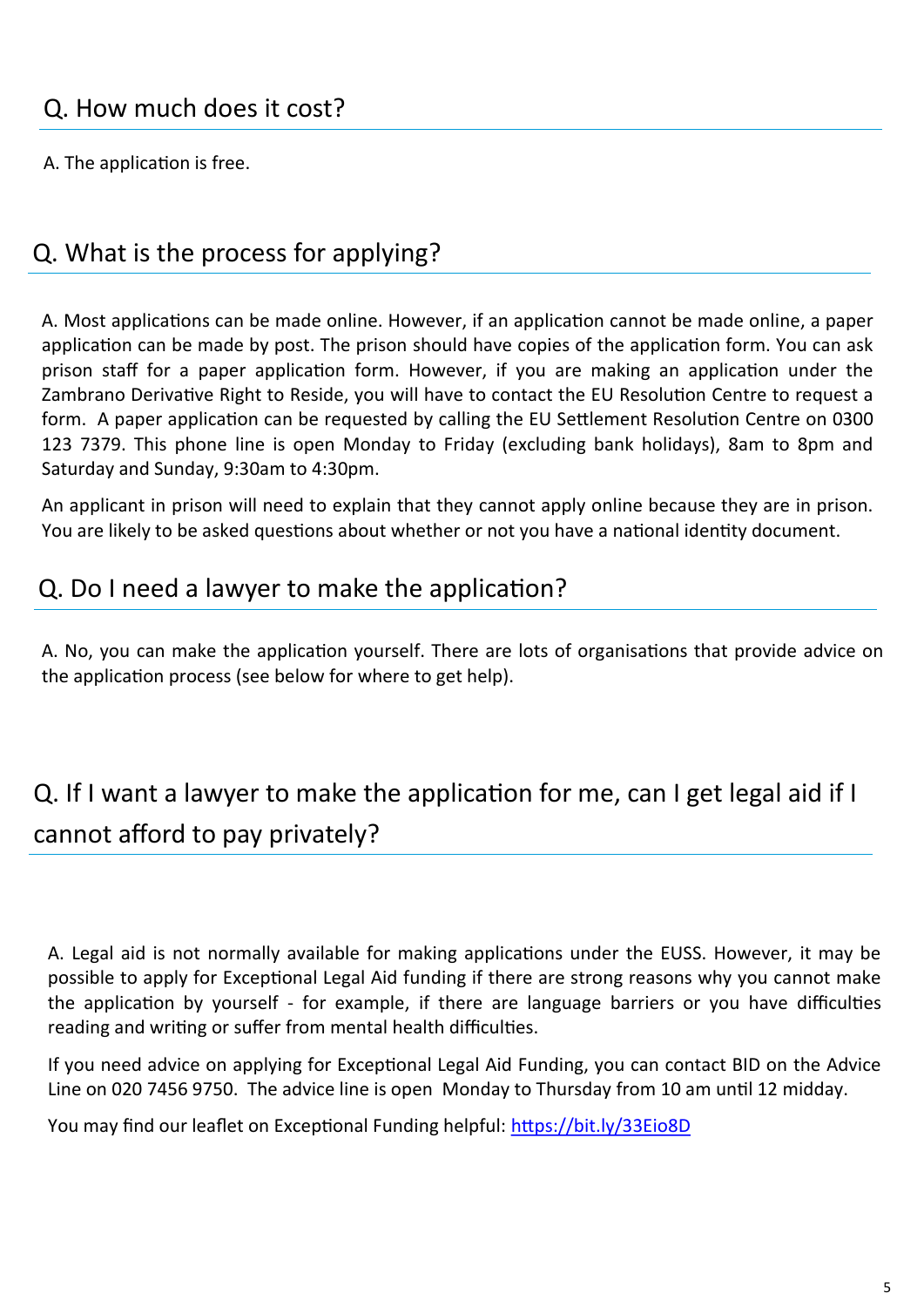### Q. What do you have to prove to qualify for status under the EUSS?

A. The Home Office will check 3 key areas:

*1. Identity.* You will need to prove your identity. That can be by your valid passport or national identity card. If you are unable to provide a valid ID document you must explain the reasons as fully as you can on the form.

*2. Eligibility (length of residence in the UK).*

Applicants need to show they have had 'continuous residence' in the UK. They do not have to show that they were exercising Treaty Rights during their residence, e.g. as a worker/student/selfemployed person.

Applicants with continuous residence in the UK for 5 years will qualify for Settled Status, and applicants with less than 5 years continuous residence will qualify for Pre-Settled Status, as long as no 'supervening event' has occurred at the date of application and the 'suitability' tests are met.

A 'supervening event' includes the issue of a deportation or exclusion order, other than under the EEA regulations, or a decision to exclude or remove a person under the EEA regulations.

The application form provides detailed information on the type of evidence needed to prove residence. However, you cannot use the following as evidence:

- photos and videos
- letters or references from family and friends
- greeting cards, for example birthday cards
- postcards sent or received
- personal scrapbooks

You may find it helpful to check the Home Office website [https://www.gov.uk/guidance/eu](https://www.gov.uk/guidance/eu-settlement-scheme-evidence-of-uk-residence)[settlement](https://www.gov.uk/guidance/eu-settlement-scheme-evidence-of-uk-residence)-scheme-evidence-of-uk-residence

#### *3. Suitability*

This covers circumstances in which applications can be refused based on factors such as deception or criminal history or immigration history even if the 'continuous residence' test is met.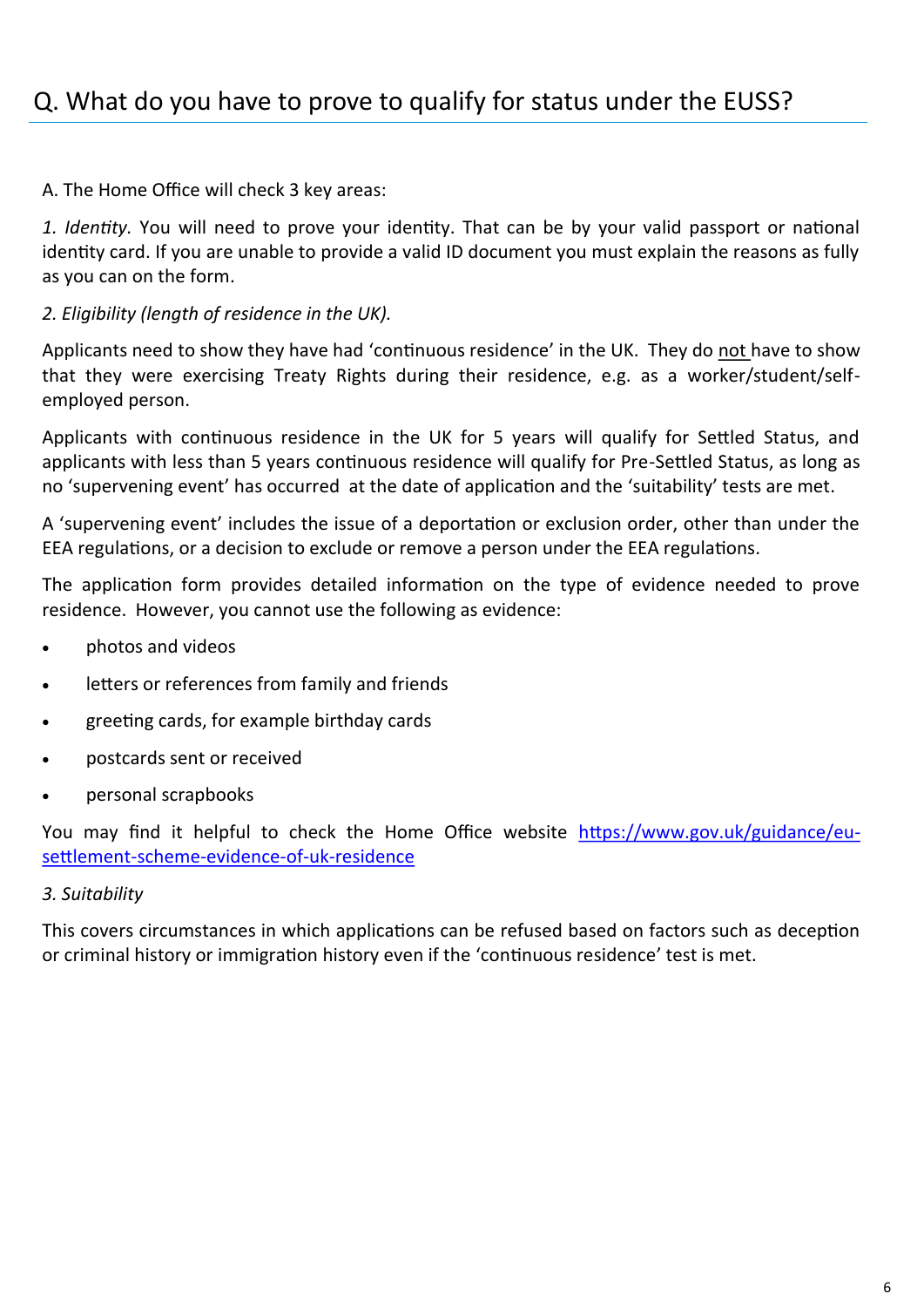### Q. Do criminal convictions have to be declared?

A. Applicants over 18 must declare previous convictions in the UK and abroad. Only convictions that appear on the criminal records need to be disclosed. Spent convictions, cautions or alternatives to prosecution do not need to be disclosed. However, if unsure, it is best to disclose because an application may be refused on grounds of deception if a conviction is not disclosed which should have been.

A conviction becomes 'spent' after a specified period of rehabilitation set down in the Rehabilitation of Offenders Act 1974. The length of rehabilitation depends on the type of punishment you received for the offence and whether you were 18 or over on conviction.

You may find it helpful to look at the government website [https://www.gov.uk/exoffenders](https://www.gov.uk/exoffenders-and-employment)-and[employment](https://www.gov.uk/exoffenders-and-employment) or the National Association for the Rehabilitation of Offenders (NACRO) [https://](https://bit.ly/3hLoKrA) [bit.ly/3hLoKrA.](https://bit.ly/3hLoKrA)

Q. If an applicant is not sure of their criminal record, and which convictions are 'spent' can they obtain a copy of the record held on the PNC (Police National Computer)?

A. Yes. An applicant can make a Subject Access Request to the Criminal Records Office (ACRO). The application is free and can be made online at [https://www.acro.police.uk/Subject](https://www.acro.police.uk/Subject-access)-access or by post to Subject Access Post: ACRO (SAR), PO Box 623.Applications are processed within approximately one month.

### Q. Will the Police National Computer (PNC) be checked?

A. Yes. The Home Office will carry out checks against the PNC and the Warning Index (WI) for all applicants age 10 and over. The Home Office can take spent convictions into account when considering whether the 'Suitability Requirements' are met under the scheme.

#### Q. Does time in prison break continuity of residence?

A. Generally, it does. If a prisoner has acquired a right of Permanent Residence before going to prison by exercising Treaty Rights in the UK for a continuous period of 5 years, the 5 years counts, unless a 'supervening event' has occurred since the Permanent Residence was acquired, for example:

- the issue of a deportation or exclusion order, other than under the EEA regulations;
- the issue of a decision to exclude or remove under the EEA regulations

#### Q. If an applicant is in prison, when should an application be made?

A. It is usually best to make the application as soon as possible. This is because the deadline for those resident in the UK by 31st December 2020 is 30th June 2021. There is a danger that if an applicant waits until the deportation proceedings are over, the deadline to apply might have passed.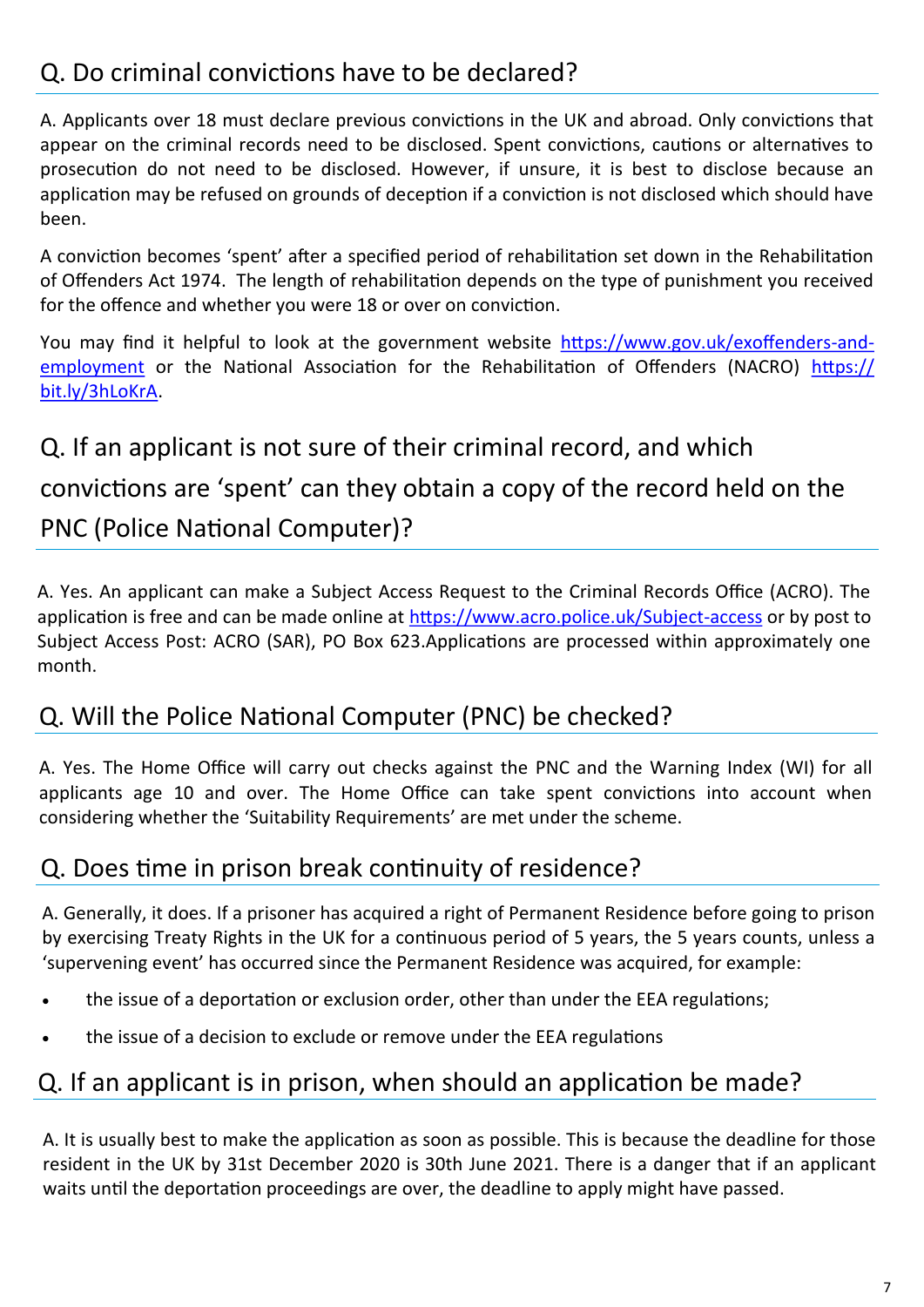# Q. Might an application by a person with criminal convictions lead the Home Office to consider whether to take deportation action?

A. An application can be referred to Immigration Enforcement (IE) to consider if deportation action should be taken. This may happen under the following circumstances:

- the applicant has, in the last 5 years, received a conviction which resulted in their imprisonment;
- the applicant has, at any time, received a conviction which resulted in imprisonment for 12 months or more as a result of a single offence (not a combination of sentences for different offences)
- the applicant has, in the last 3 years, received 3 or more convictions (including convictions that did not result in imprisonment) unless they have lived in the UK for 5 years or more. At least one of these convictions must have taken place in the last 12 months and, where the applicant is resident in the UK, at least one of these convictions must be in the UK;
- the case is of interest to Criminal Casework in respect of deportation or exclusion, for example where the applicant is in prison and the case is awaiting deportation consideration;
- the applicant has entered, attempted to enter or assisted another person to enter or attempt to enter into a sham (a false) marriage, sham civil partnership or durable partnership of convenience (or the Home Office is taking some action because of this conduct);
- the applicant has fraudulently obtained, attempted to obtain or assisted another person to obtain or attempt to obtain a right to reside in the UK under the EEA Regulations 2016 (or the Home Office is taking some action because of this conduct);
- the applicant has participated in conduct that has resulted in them being deprived of British citizenship.

# Q. If an application is referred to Immigration Enforcement, how will the case be considered?

Although Britain left the EU on 31 December 2020, some people may find that deportation action against them will be decided under the Immigration (European Economic Area) Regulations 2016 (the EEA Regulations).

# Q. Who will the EEA Regulations continue to apply to in relation to deportation action?

There are 3 categories of people who may continue to benefit.

1.People who have been granted Settled Status or Pre-settled Status as part of the European Union Settlement Scheme (EUSS) under Appendix EU of the Immigration Rules.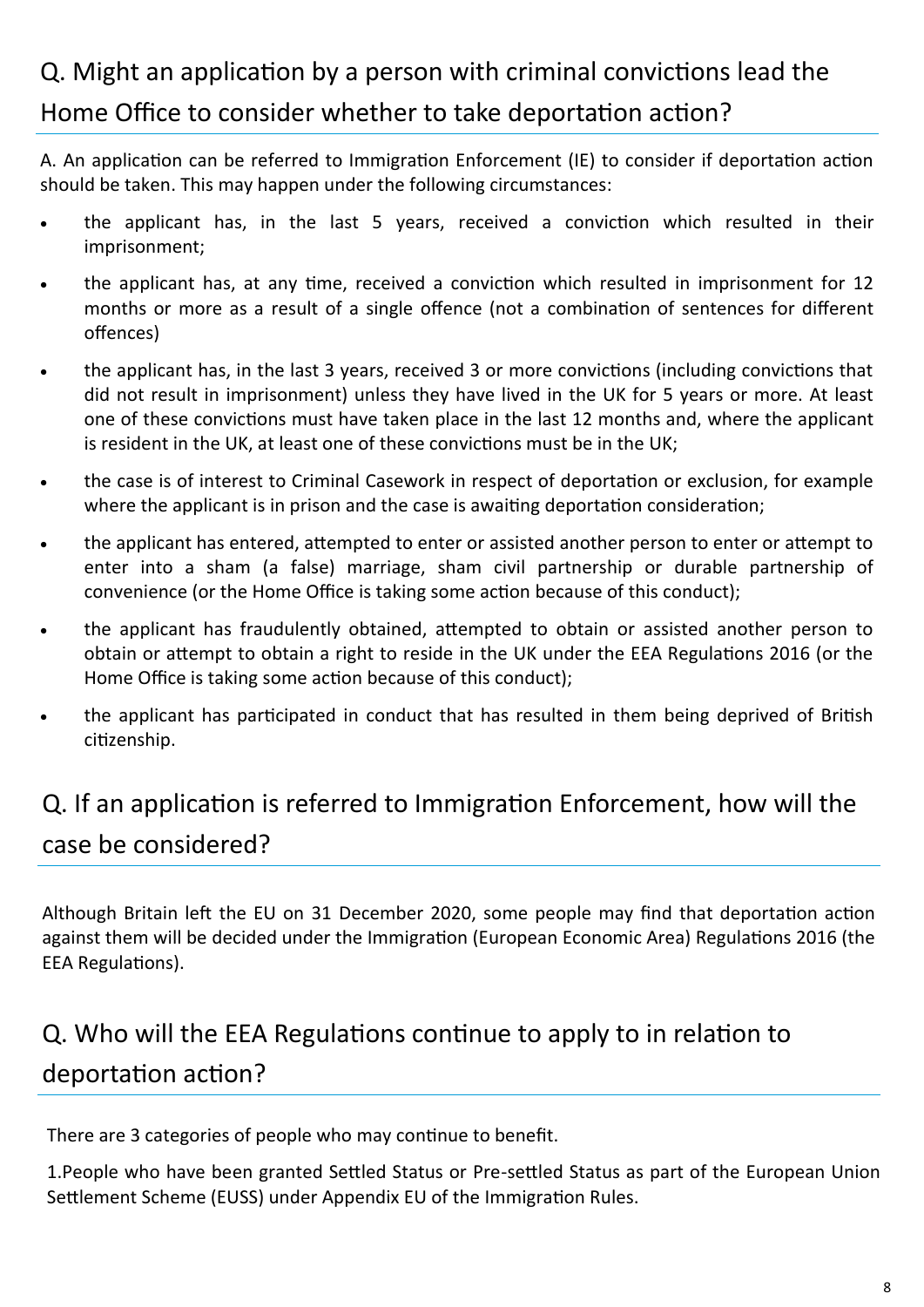2. EEA citizens and their family members and people with a Zambrano or other 'derivative right' to reside who were *living in the UK under the EEA Regulations on 31 December 2020* (even if temporarily out of the country) who applied to the EUSS **on or before 30 June 2021** and are awaiting a decision on their EUSS applications.

3. EEA citizens and their family members and people with a Zambrano or other 'derivative right' to reside who were *living in the UK under the EEA Regulations on 31 December 2020* who made valid late applications after the 30 June 2021 and are awaiting a decision on their late application. In this situation, the Home Office guidance also says that these individuals will have temporary protection until the conclusion of their applications – although they may also need to have a Certificate of Application.

*Where someone has not been granted settled status or pre-settled status but is waiting for a decision on an application, they will only benefit from the protection of the EEA Regulations if they were resident in the UK under, or in accordance wit,h the EEA Regulations. For example: being a person in work or in education or with another EEA Regulations right to reside.* 

For these individuals, decisions to deport relating to 'conduct' that took place before 11pm on 31 December 2020 can only be taken if the criteria in Regulation 27 of the EEA Regulations apply.

However, where conduct that took place after 11pm on 31 December 2020 is concerned, decisions to deport any of the individuals in the categories above can be taken on the ground that the decision is 'conducive to the public good'. This is the same test that applies to non-EEA nationals without EEA family members.

**This is a complex area of law, so you are strongly advised to seek specialist advice to check which rules apply to your deportation action.**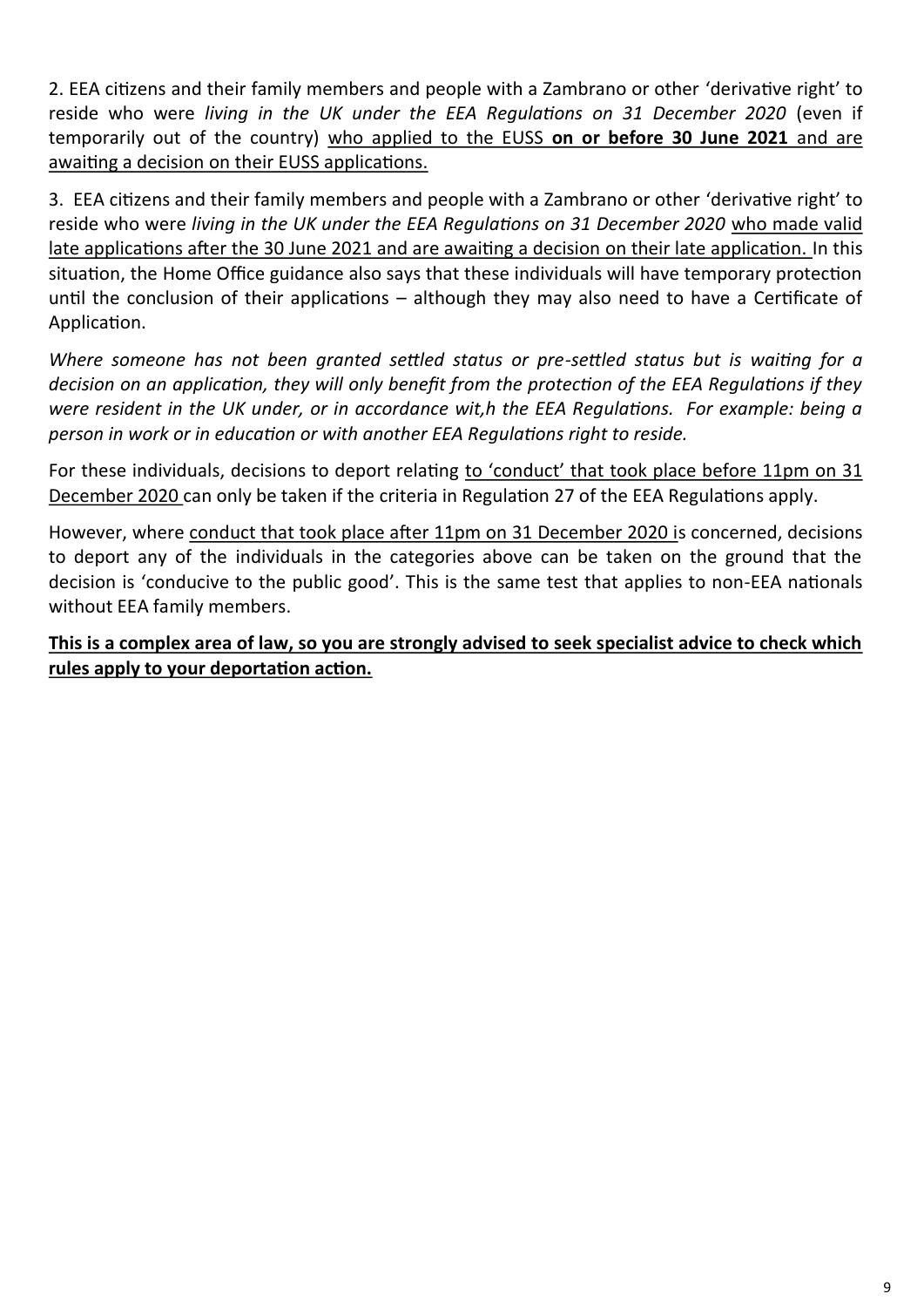# Q. Are there circumstances where the applicant has a criminal history but a referral to Immigration Enforcement will not be made?

A. Yes. A referral should not be made where:

• The Home Office has decided not to pursue deportation action or has revoked or 'cancelled' a deportation or exclusion order and the applicant has not committed any further offence that meets the referral criteria since that decision.

A previous decision to deport the applicant was overturned on appeal, the Home Office is not appealing that decision and the applicant has not committed any further offence that meets the referral criteria.

The applicant received a custodial sentence and at the time the applicant was in prison, the applicant's conviction did not meet the criteria for referral to the Home Office and the applicant has not committed any further offence that meets the referral criteria.

### Q. What if an applicant has a Deportation Order in force against them at

#### the date of decision on the EUSS application?

A. An application must be refused if, at the date of the decision, the applicant is subject to a deportation order or decision to make a deportation order or an exclusion order or decision to make an exclusion order. However, the law on this is complicated so it is very important that you seek legal advice if you have a Deportation Order against you.

You may be able to appeal against the deportation decision, even if you are outside the deadline given for the appeal. If you cannot appeal against the deportation decision, it may be possible to make an application to cancel or 'revoke' the deportation order. If your application under the EUSS is refused because you have a deportation order against you, you should seek legal advice immediately regarding whether this can be challenged. This is because the rules around the effect of a Deportation Order on an EUSS application are complicated.

#### Q. What are the circumstances in which an application may be refused on

#### 'suitability grounds'?

A. The grounds on which an application may be refused are called 'discretionary grounds' for refusal. Some examples of discretionary grounds for refusal are below. It is a complex area and a full list is not included.

- false/fraudulent information or representations have been submitted in the application
- the applicant is subject to a removal decision under the EEA regulations for non-exercise or misuse of Treaty Rights
- the applicant has previously been refused admission to the UK under the EEA regulations
- the applicant's EUSS status has been cancelled
- the applicant is a 'relevant excluded person'

For conduct committed before 31st December 2020, refusal must be justified on grounds of public policy, public security or public health in accordance with the EEA regulations.

For conduct committed after 31st December 2020 the decision must be justified on the grounds that it is 'conducive to the public good'.

The definition of 'relevant excluded person' is complicated. However, it is concerned mainly with excluding applicants who have committed very serious crimes. In particular it covers applicants who have been excluded from refugee status or humanitarian protection (or would have been if they had applied for refugee status or humanitarian protection) because of serious offending.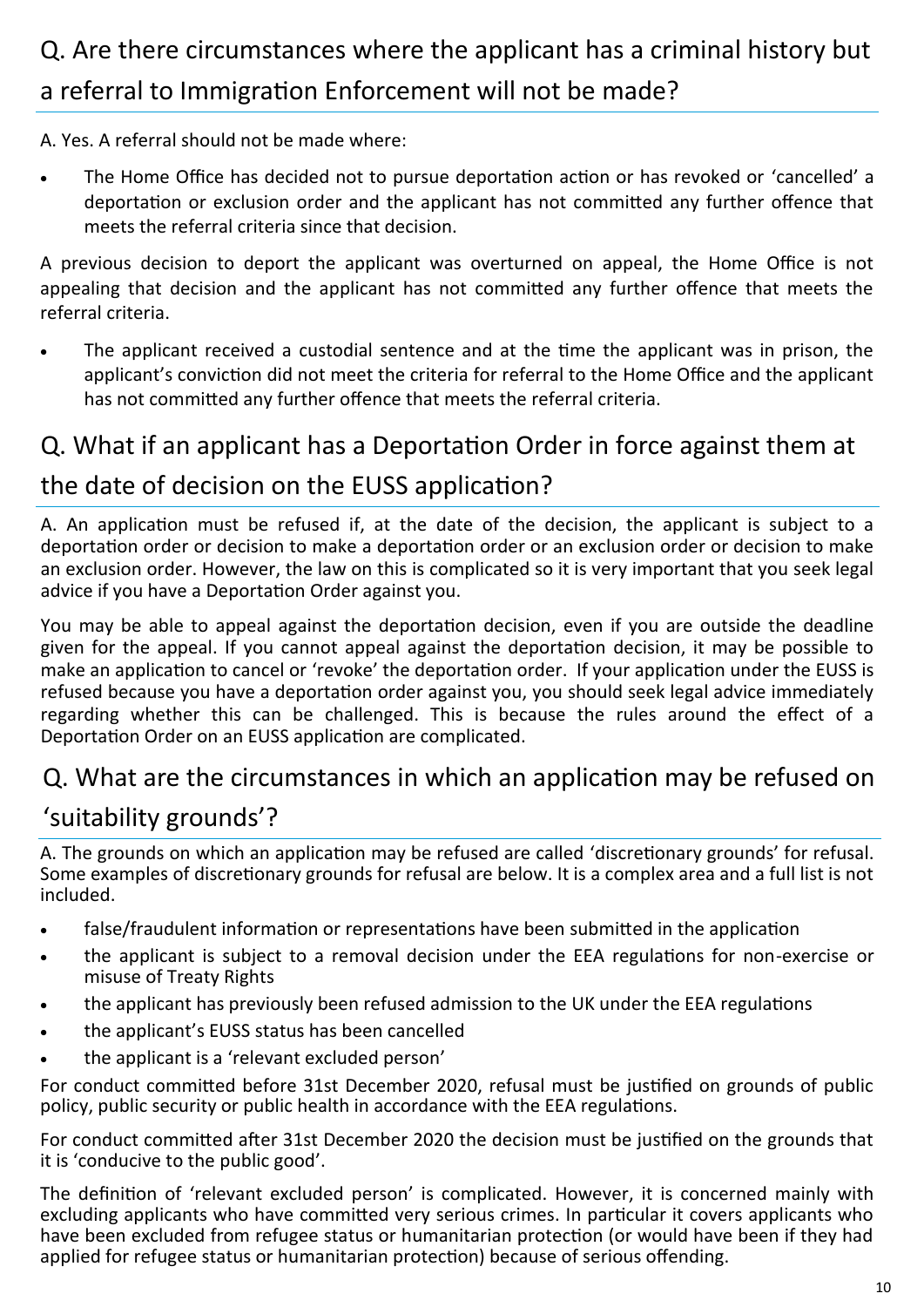### Q. If an application is refused, is there a right of appeal?

A. There is a right of appeal to the First-tier Tribunal of the Immigration and Asylum Chamber for applications made under the EUSS after 11pm on 31st January 2020. Applications made before that date do not have a right of appeal to the Tribunal. However, an application can be made for Administrative Review if refused on grounds of eligibility or the type of status granted. A fresh application can also be submitted, free of charge.

# Q. If I am detained by the Home Office and I have not yet made a claim, will I be able to make one?

A. The Home Office guidance states that, '*if you do not have status or a pending application and you are encountered by Immigration Enforcement, and you may be eligible for the EUSS, you will be provided with a written notice giving you an opportunity to apply to the EUSS, normally within 28 days, and directed to the support available to you if you need it*'.

You can get help with an application from the places listed below.

#### Q. Where can an applicant get help with making an EUSS application?

A. There are lots of organisations that provide help with EUSS applications. However, very few specifically offer help to people in prison.

A list of organizations that provide advice and assistance in making EUSS applications can be found at [https://www.gov.uk/government/publications/eu](https://www.gov.uk/government/publications/eu-settlement-scheme-community-support-for-vulnerable-citizens/list-of-organisations)-settlement-scheme-community-support-forvulnerable-citizens/list-of-[organisations](https://www.gov.uk/government/publications/eu-settlement-scheme-community-support-for-vulnerable-citizens/list-of-organisations)

#### Q. Where can I get more information about the EUSS scheme in prison?

A. The Home Office has provided a Question and Answer leaflet about the scheme to prisons. You can ask prison staff for a copy of the leaflet

#### Q. Can I get information in different languages?

A. Yes. The Home Office website has information in different languages.

[https://www.gov.uk/guidance/settled](https://www.gov.uk/guidance/settled-status-for-eu-citizens-and-their-families-translations)-status-for-eu-citizens-and-their-families-translations

#### Q. How else can BID help me?

A. BID can help you to apply for bail. For more information please contact our advice line or send an email to us about your case to casework@biduk.org.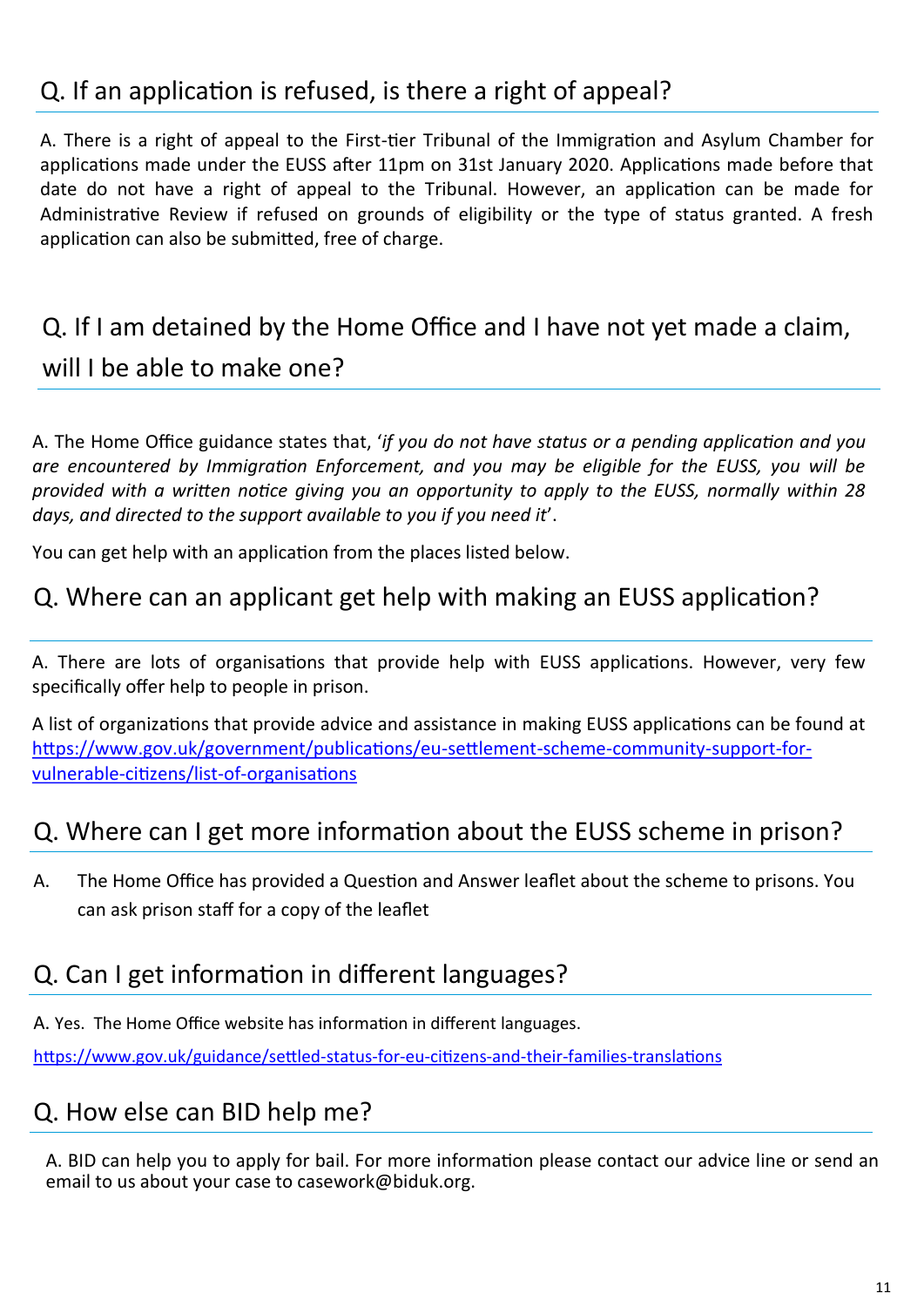### More information

#### **Advice Lines:**

BID advice line:

• 020 7456 9750 (Monday-Thursday 10am to 12 midday)

Here For Good:

- 0207 014 2155 (Monday 9.30-11.30, Wednesday 11.30-13.30,
- Friday 13.30-15.30).0115 964 4112 (Tuesday 9-11, Thursday 15.00-17.00).

#### AIRE Centre:

- 020 7831 4276 (10.30-6pm Monday-Friday)
- 020 7831 4276

Some organisations that work with specific vulnerable groups include:

- Rights of Women (ROW). Provides an advice line for vulnerable women who are EU citizens or their family members who have experienced violence, (including domestic abuse, sexual violence, trafficking, modern slavery, so-called honour-based violence and FGM). Open Tuesdays & Thursdays 11-1 and 2-4 on 020 7118 0267
- The AIRE Centre Women In Prison Project Advice Line 020 7831 4276 10.30-6 Monday-Friday.

#### **Help finding a lawyer**

The website below allows you to search to find immigration lawyers in your area:

- Civil Legal Advice: 0345 345 4 345 (Monday-Friday 9-5)
- [https://www.gov.uk/civil](https://www.gov.uk/civil-legal-advice)-legal-advice

#### **Useful websites**

The UK government site lists organisations across the UK that provide advice on the EUSS

• [https://www.gov.uk/help](https://www.gov.uk/help-eu-settlement-scheme)-eu-settlement-scheme

The website of the European Union:

• [https://eeas.europa.eu/delegations/united](https://eeas.europa.eu/delegations/united-kingdom/69562/residing-uk-and-eu_en)-kingdom/69562/residing-uk-and-eu\_en

This website allows you to search for advice in your area on the EUSS

• <https://www.eurights.uk/#search>

#### **Glossary of key terms**

- Settled Status Indefinite Leave to Remain.
- Pre Settled Status Limited Leave to Remain. Granted for 5 years. An application must be made before the leave expires for Settled Status.

#### **Useful Guidance:**

Home Office Guidance is often updated. Is it important to check for the most updated guidance.

#### **Home Office Guidance: EU Settlement Scheme: Suitability Requirements version 3.0**

- [https://assets.publishing.service.gov.uk/government/uploads/system/uploads/](https://assets.publishing.service.gov.uk/government/uploads/system/uploads/attachment_data/file/878321/euss-suitability-guidance-v3.0ext.pdf) [attachment\\_data/file/878321/euss](https://assets.publishing.service.gov.uk/government/uploads/system/uploads/attachment_data/file/878321/euss-suitability-guidance-v3.0ext.pdf)-suitability-guidance-v3.0ext.pdf
- https://www.gov.uk/settled-status-eu-citizens-familiesv7831 4276
- 020 7831 4276